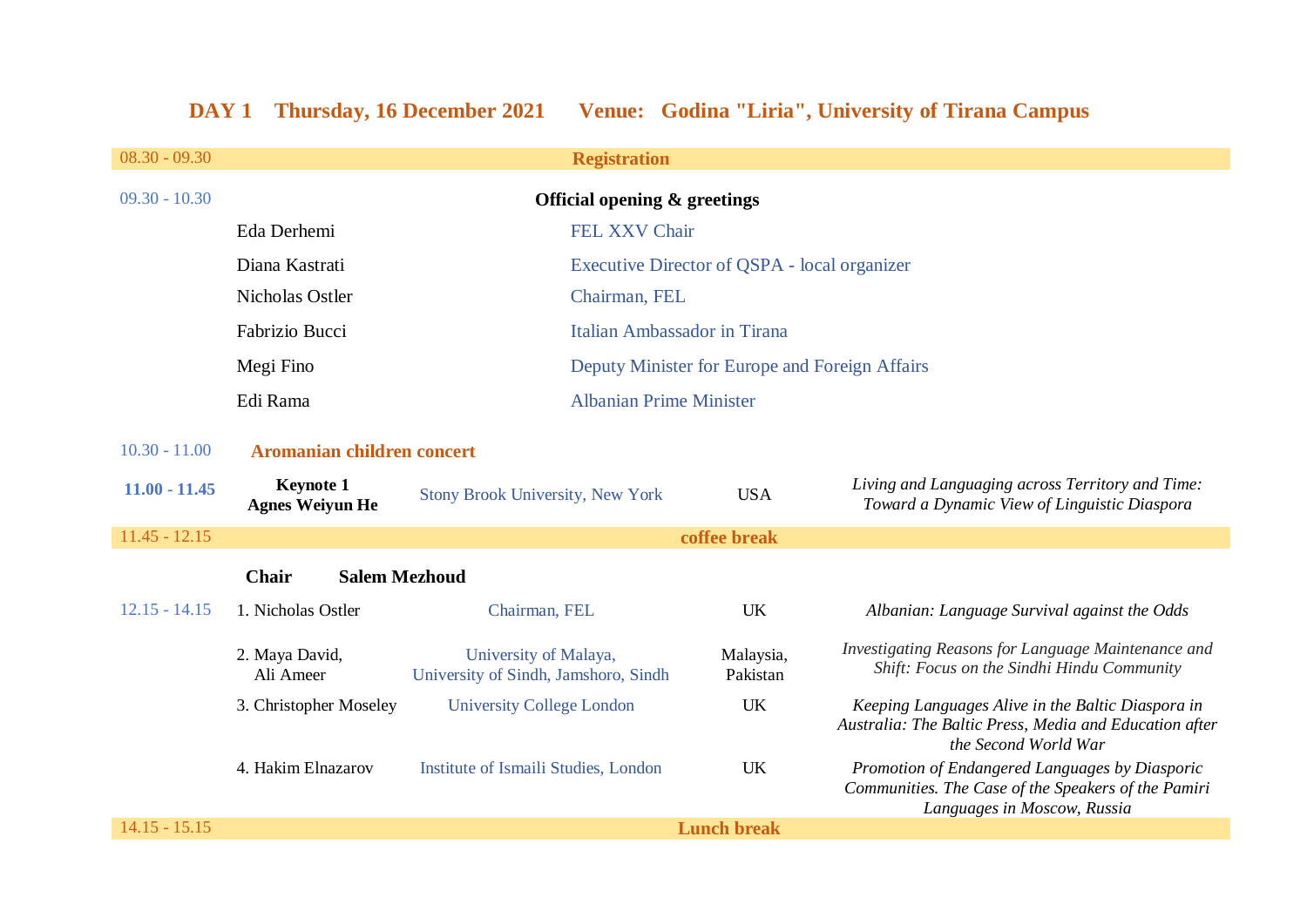### **Chair Nicholas Ostler**

| $15.15 - 16.45$ | L. Alexander Novik                  | Peter the Great Museum of               | Russian             | The Language of Albanians in Ukraine in the Twenty-First |
|-----------------|-------------------------------------|-----------------------------------------|---------------------|----------------------------------------------------------|
|                 | Aleksandra Dugushina                | Anthropology and Ethnography            | Federation          | Century: Anthropological and Sociolinguistic Paradigms   |
|                 |                                     | (Kunstkamera), Russian Academy          |                     |                                                          |
|                 |                                     | of Sciences                             |                     |                                                          |
|                 | 2. Betül Seda Battilani             | University of Stirling,                 | UK,                 | The Circassian Diaspora in Turkey: Language Education    |
|                 | Murat Topçu                         | <b>Istanbul Okan University</b>         | Turkey              | and How Grassroots Initiatives can Help                  |
|                 |                                     |                                         |                     |                                                          |
|                 | 3. Ruslan Terentev                  | Teacher of Vepsian in Karelia           | Russian             | Teaching the Vepsian Language in Schools in Karelia      |
|                 |                                     |                                         | Federation          |                                                          |
|                 | 4. Hayat, Muhammad, Khan            | <b>Pakistan Television Corporation;</b> | Pakistan            | Impact of Migration on Dameli language                   |
|                 | Asmat, Ullah, Khan                  | <b>Damel Welfare Society</b>            |                     |                                                          |
|                 |                                     |                                         |                     |                                                          |
| $16.45 - 17.00$ |                                     |                                         | <b>Coffee break</b> |                                                          |
|                 |                                     |                                         |                     |                                                          |
|                 | Chair<br><b>Christopher Moseley</b> |                                         |                     |                                                          |

| $17.00 - 18.30$ | 1. Fabio Scetti                    | Université Paul-Valéry Montpellier 3,<br>France | France    | An Arbëresh 'island' within the Italian community of<br><i>Montreal</i>                                                                                   |  |
|-----------------|------------------------------------|-------------------------------------------------|-----------|-----------------------------------------------------------------------------------------------------------------------------------------------------------|--|
|                 | 2. Giustina Selvelli               | Ca' Foscari University of Venice                | Italy     | Language Endangerment, Symbolic Memory and<br>(Trans)National Identity in the Armenian Diaspora of<br>Plovdiv, Bulgaria                                   |  |
|                 | 3. Craig Alan Volker               | James Cook University & Kansai<br>University    | Australia | Unserdeutsch in Multilingual Papua New Guinea and<br>Multicultural Australia                                                                              |  |
| $18.30 - 19.15$ | <b>Keynote 2</b><br>Doris Kyriazis | The Aristotle University of<br>Thessaloniki     | Greece    | On the Current State and the Diachrony of Albanian<br>Varieties in Greece and Greek Varieties in Albania:<br>Moving away from "Scientific" Misconceptions |  |
| 20.00           |                                    | <b>Welcome dinner</b>                           |           |                                                                                                                                                           |  |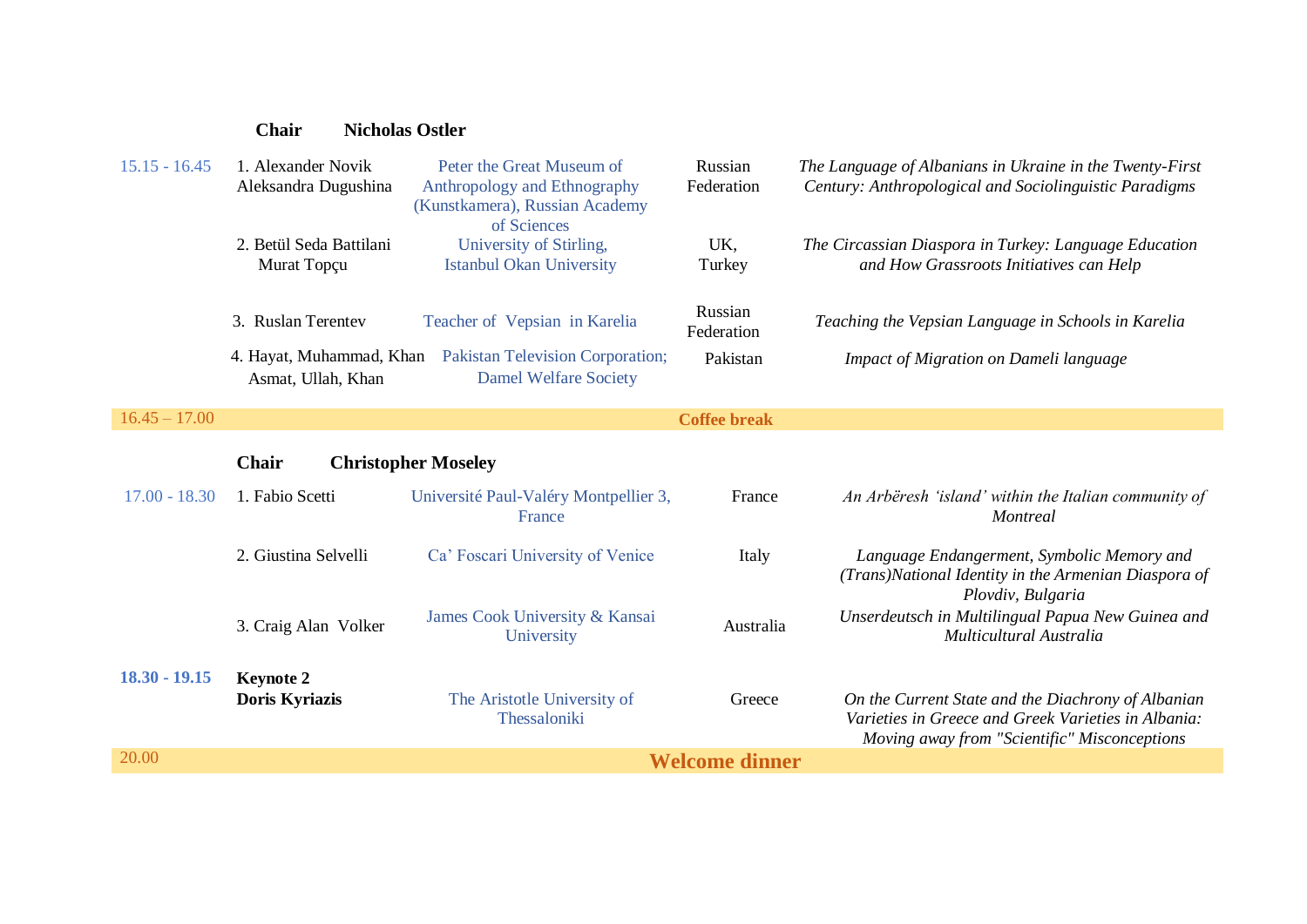## **DAY 2 Friday, 17 December 2021 Venue: Godina "Liria", University of Tirana Campus**

### **Chair Edmond Cane**

| $09.00 - 11.30$ | 1. Carmela Perta                   | University of G. d'Annunzio<br>Chieti-Pescara                              | Italy        | The Vitality of Arbëresh in Molise from a Diachronic<br>Perspective.                                               |
|-----------------|------------------------------------|----------------------------------------------------------------------------|--------------|--------------------------------------------------------------------------------------------------------------------|
|                 | 2. Elvira Glaser                   | University of Zurich                                                       | Switzerland  | Documentational Linguistics of Arbëresh Varieties                                                                  |
|                 | 3. Silvana Nini                    | Center for Research &<br>Publications on Arbëresh, Tirana                  | Albania      | Factors that Influenced the Preservation of the<br>Traditional Costume at Villa Badessa and its Loss in<br>Pigeras |
|                 | 4. Domenico Di<br>Virgilio         | A.E.L.M.A., Archivio<br><b>EtnoLinguistico Musicale</b><br>Abruzzese       | Italy        | The Catholic Greco-Byzantine Liturgy in Villa Badessa di<br>Rosciano, a Case Study                                 |
|                 | 5 Barbara Renzi                    | <b>University Roma 3</b>                                                   | Italy        | The Garden of Memory and its Gardener - Maria Elsa<br>Musacchio                                                    |
| $11.30 - 11.45$ |                                    |                                                                            | coffee break |                                                                                                                    |
| $11.45 - 12.30$ | <b>Keynote 3</b><br>Silvia Pallini | <b>LEM-Italia Association</b><br>(European and Mediterranean<br>Languages) | Italy        | Awakening Memories. The path to Recovering the Roots<br>of Villa Badessa                                           |
| $12.30 - 13.20$ | <b>Documentary film</b>            |                                                                            |              |                                                                                                                    |

13.20 - 14.30 **Lunch break**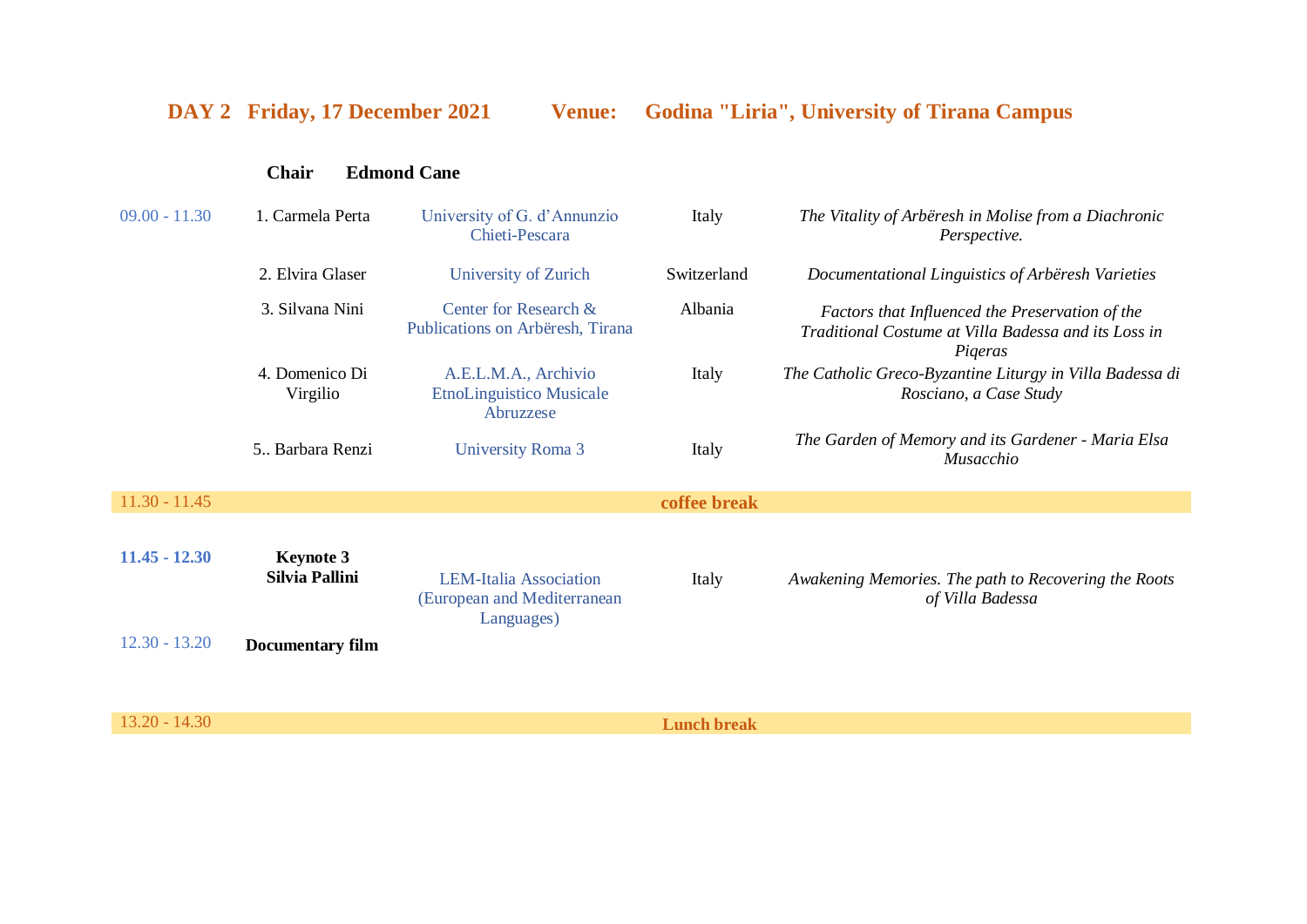### **Chair Eda Derhemi**

| $14.30 - 17.00$ | 1. Timotheus Bodt                    | SOAS, University of London                                                      | <b>UK</b>                       | The Tshangla diaspora: from Bhutan to Canada (via Tibet<br>and India!) in 350 Years.               |
|-----------------|--------------------------------------|---------------------------------------------------------------------------------|---------------------------------|----------------------------------------------------------------------------------------------------|
|                 | 2. Dirk Schmidt                      | Esukhia R&D, applied linguistics<br>for Tibetan language education              | <b>USA</b>                      | Diaspora Tibetan: A Non-standardized & Unrecognized<br>Variety of the Tibetic Languages            |
|                 | 3. Mahir Saul                        | University of Illinois                                                          | <b>USA</b>                      | The Language Shift Origins of Judeo-Spanish and its<br><b>Impact on Sephardic Self-perception</b>  |
|                 | 4. Lily Okalani Kahn                 | University College London,<br>Sonya Yampolskaya St. Petersburg State University | UK<br><b>Russian Federation</b> | Sustainability of a Non-Vernacular Minority Diaspora<br>Language: the Case of Ashkenazic Hebrew    |
|                 | 5. Bernard Spolsky                   | <b>Bar-Ilan University</b>                                                      | Israel                          | The Fate of Diaspora Jewish languages on Return to the<br>Homeland                                 |
| $17.00 - 17.15$ |                                      |                                                                                 | <b>Coffee break</b>             |                                                                                                    |
| $17.15 - 18.00$ | <b>Keynote 4</b><br>Evangelia Adamou | <b>French National Centre for</b><br>Scientific Research (CNRS)                 | France                          | How Diaspora Shaped Romani throughout the Centuries:<br>From India, to Europe, and to the Americas |

18.00 - 18.30 **Roma band concert**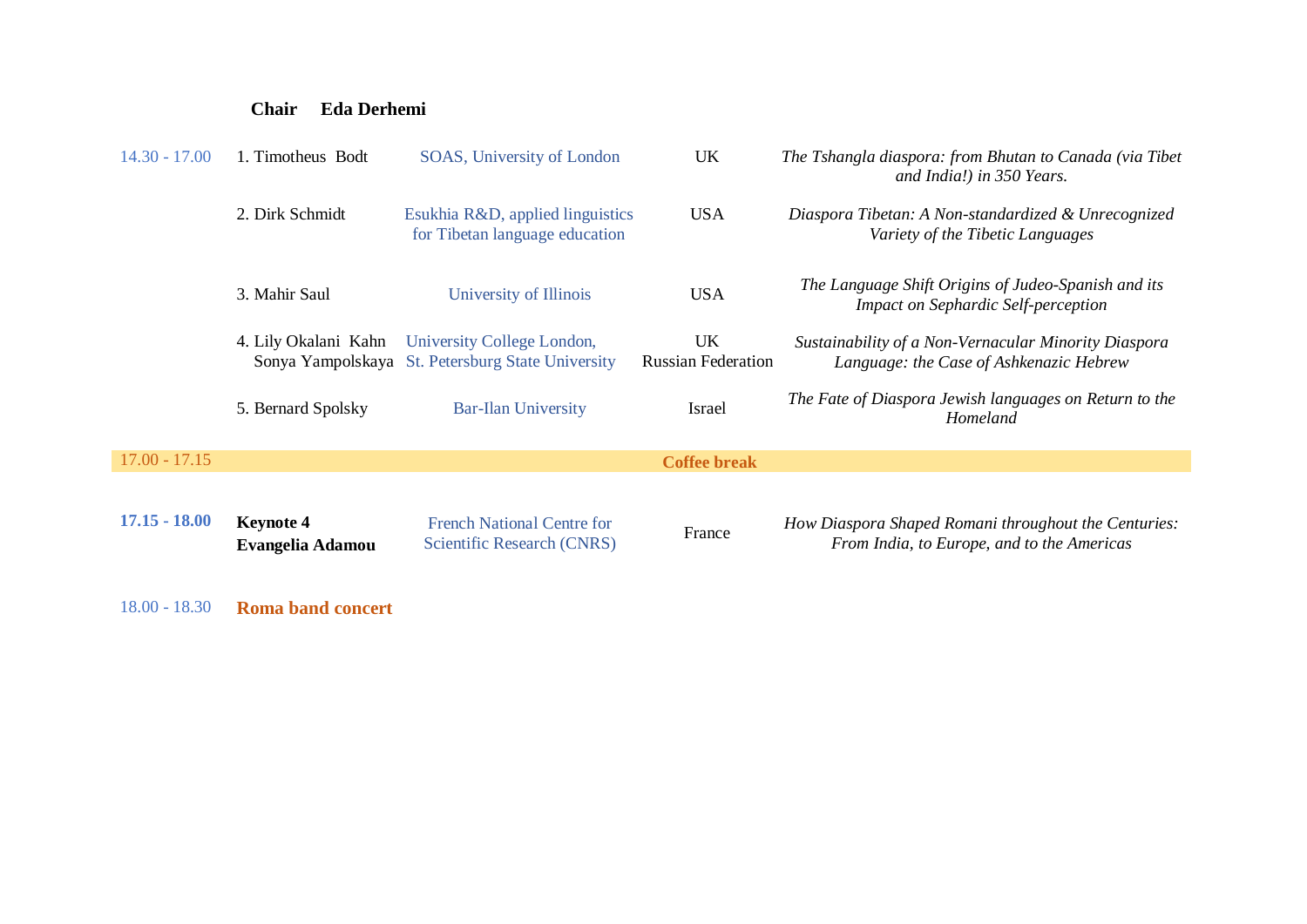**DAY 3 Saturday, 18 December 2021 Venue: Godina "Liria", University of Tirana Campus**

### **Chair Zsuzsanna Fagyal**

| $08.30 - 10.00$ | 1. Emine Sahingoz                 | Goethe University Frankfurt                                             | Germany               | The Ossetian Diaspora in Turkey – Writing with a Non-<br>Standardised Alphabet                                                                   |
|-----------------|-----------------------------------|-------------------------------------------------------------------------|-----------------------|--------------------------------------------------------------------------------------------------------------------------------------------------|
|                 | 2. Klara Bilić<br>Lucija Šimičić  | Croatian Academic & Research<br>Network (CARNET)<br>University of Zadar | Croatia               | What Makes a "True" Arbanasi: Discourses of Belonging<br>among Arbanasi in Zadar (Croatia)                                                       |
|                 | 3. David Bradley                  | La Trobe University                                                     | Australia             | Language Reclamation in Thailand: Two Case Studies                                                                                               |
| $10.00 - 10.45$ | <b>Keynote 5</b><br>Paolo Coluzzi | University of Malaysia                                                  | Malaysia              | Is Reversing Language Shift a Hopeless Endeavour?<br>How Language Ideologies and Myths are Affecting<br>Minority and Regional Languages in Italy |
| $10.45 - 11.00$ |                                   |                                                                         | coffee break          |                                                                                                                                                  |
|                 | Silvia Pallini<br><b>Chair</b>    |                                                                         |                       |                                                                                                                                                  |
| $11.00 - 13.00$ | 1. Agim Poshka                    | South East European University,<br>Skopje, Macedonia                    | Northern<br>Macedonia | "Language Policies vs. Language Rights - Case study:<br>Republic of North Macedonia"                                                             |
|                 | 2. Maria Teresa Morelli           | Università e-Campus, sede di<br>Roma                                    | Italy                 | Un Profilo Storico del Popolo Arbëresh in Italia e il<br>Ruolo della Donna Arbëreshe                                                             |
|                 | 3. Martin Di Maggio               | <b>Goldsmiths University</b>                                            | <b>UK</b>             | Arbëresh Maintenance Issues and Language Ideologies                                                                                              |
|                 | 4. Edmond Cane                    | Center for Research and<br>Publications on Arbëresh, Tirana             | Albania               | Evaluation of Standardization Alternatives through a<br>Usage-Based Emergentist Approach                                                         |
| $13.00 - 14.00$ |                                   |                                                                         | <b>Lunch break</b>    |                                                                                                                                                  |
|                 | <b>Chair Hakim Elnazarov</b>      |                                                                         |                       |                                                                                                                                                  |
| $14.00 - 16.00$ | 1. Michael Hornsby                | Adam Mickiewicz University in                                           | Poland                | Creating 'New Speaker' Communities in Upper Brittany                                                                                             |

Poznań

Poland *Creating 'New Speaker' Communities in Upper Brittany and Lower Lusatia*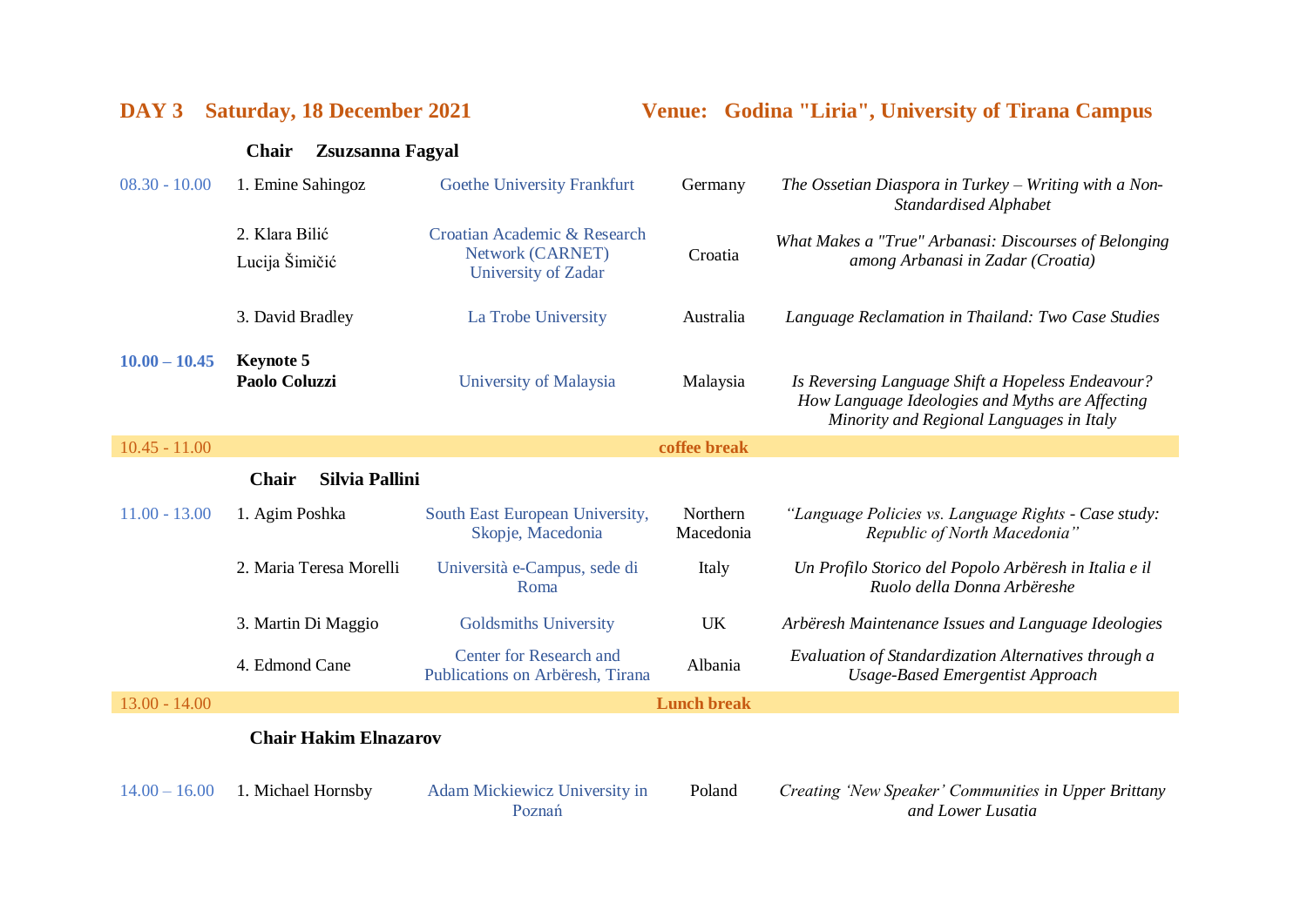|                 | 2. Lily Okalani Kahn<br>Riitta-Liisa Valijärvi                                        | <b>University College London</b><br><b>Uppsala University</b>                      | <b>UK</b><br>Sweden      | Contemporary Linguistic Practices in the Jewish<br>Community of Finland                                                                          |  |
|-----------------|---------------------------------------------------------------------------------------|------------------------------------------------------------------------------------|--------------------------|--------------------------------------------------------------------------------------------------------------------------------------------------|--|
|                 | 3. Jeremías Salazar,                                                                  | Sà'án Sàvi speaker and language advocate                                           |                          |                                                                                                                                                  |  |
|                 | Guillem Belmar Viernes,<br>Catherine Scanlon,<br>Giorgia Troiani,<br>Eric W. Campbell | University of California, Santa<br>Barbara, Department of<br>Linguistics           | <b>USA</b>               | Bridging Diaspora: Technology in the Service of the<br>Revitalization of Sà'án Sàvǐ ñà Yukúnanǐ (Mixtec)                                         |  |
|                 | 4. Jarrette K. Allen<br>Rebecca J. Moore                                              | McNeese State University; Tulane<br>University<br><b>Tulane University</b>         | <b>USA</b><br><b>USA</b> | Report on CollaLex SaaS: A Project Supported by the<br>2020-2021 FEL Grant                                                                       |  |
| $16.00 - 16.15$ |                                                                                       |                                                                                    | <b>Coffee break</b>      |                                                                                                                                                  |  |
|                 | Chair Lily Kahn                                                                       |                                                                                    |                          |                                                                                                                                                  |  |
| 16.15-18.15     | 1. Antony Hoyte-West                                                                  | Adam Mickiewicz University in<br>Poznań                                            | Poland                   | Exploring Official Certifications for Irish, Upper<br>Sorbian, and Catalan: Implications for the Diaspora                                        |  |
|                 | 2. Domenico Morelli                                                                   | President, CONFEMILI<br>(National Federation of<br>Linguistic Minorities of Italy) | Italy                    | A Vent'anni dalla Legge n. 482/1999: una Riflesione su<br>Luci, Ombre e Prospettive Future. Italian Law 482 and<br>Arbëresh Revitalization Steps |  |
|                 | 3. Enkeled Bilali                                                                     | University of Thessaloniki                                                         | Greece                   | On the Rugged Paths of Dialectical Lexicography: The<br>Composition of the Arvanitika-Greek Dictionary                                           |  |
|                 | 4. Christina Ringel                                                                   | <b>University of Cologne</b>                                                       | Germany                  | Researching Evidentiality in Endangered Languages -<br>Focus on the Australian Language Miriwoong                                                |  |
| $18.15 - 19.00$ | <b>Keynote 6</b><br>Julia Sallabank<br>Justyna Olko                                   | SOAS, University of London<br>University of Warsaw                                 | <b>UK</b><br>Poland      | Decolonising Language Revitalisation                                                                                                             |  |
| $19.00 - 19.30$ | <b>Arbëresh Songs</b>                                                                 |                                                                                    |                          |                                                                                                                                                  |  |
| 20.00           | <b>Official dinner</b>                                                                |                                                                                    |                          |                                                                                                                                                  |  |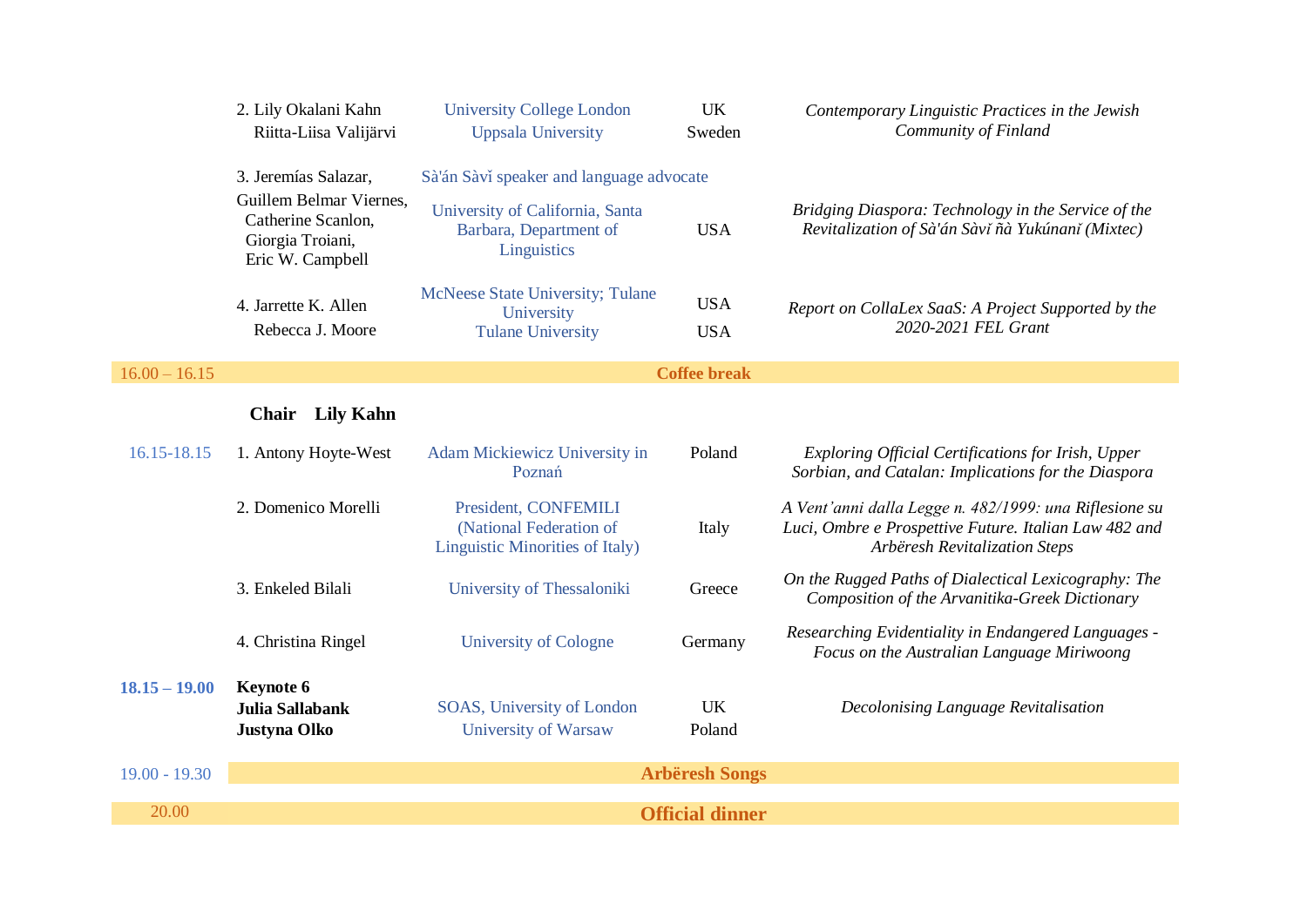**DAY 4 Sunday, 19 December 2021 Venue: Godina "Liria", University of Tirana Campus**

## **3 parallel panels**

## 08.30 - 10.00 *Panel Diverse aspects of Arbëresh in Albanian studies (this panel is in Albanian)*

| Chair | Diana Kastrati |
|-------|----------------|
|       |                |

|                 | 1. Gjovalin Shkurtaj                | <b>Academy of Sciences</b>                                | Albania               | Mjete dhe mundësi të sotme për ruajtjen e shqipes në<br>diasporën arbëreshe                                                                       |
|-----------------|-------------------------------------|-----------------------------------------------------------|-----------------------|---------------------------------------------------------------------------------------------------------------------------------------------------|
|                 | 2. Mustafa Ibrahimi                 | <b>University Mother Tereza</b>                           | Northern<br>Macedonia | Onomastika si faktor për ruajtjen e gjuhës dhe identitetit<br>arbëresh në Itali                                                                   |
|                 | 3. Jolanda Lila                     | Center for Research &<br>Publications on Arbëresh, Tirana | Albania               | Mbi përshtatjen e arbërishtes me shqipen e sotme në tekstet<br>letrare                                                                            |
|                 | 4. Natasha Poroçani                 | <b>University of Durres</b>                               | Albania               | Prej gjuhës së diasporës: analizë pragmatike përgjatë<br>transferimeve diskursive nga balada në tregimin e Kutelit                                |
|                 | 5. Meleq Shopi<br>Gjovalin Shkurtaj | University of Elbasan<br><b>Academy of Sciences</b>       | Albania               | Disa nga mjediset ruajtëse (konservatore) tipike të shqipes në<br>diasporën Arbëreshe                                                             |
|                 | 6. Dorina Arapi                     | Center for Research &<br>Publications on Arbëresh, Tirana | Albania               | Reflektime antropologjike mbi praktikat kulturore dhe modelet e<br>organizimit komunitar në komunitetet Arbëreshe të Italisë së<br>Jugut          |
|                 | 7. Ardita Reci                      | Center for Research &<br>Publications on Arbëresh, Tirana | Albania               | Roli i mediave në ruajtjen e identiteteve kulturore (rasti i<br>arbëreshëve të Italisë, në sytë e publikut shqiptar dhe atij<br><i>italian</i> ). |
|                 | 8. Vilma Proko                      | Center for Research &<br>Publications on Arbëresh, Tirana | Albania               | Konsiderata të shkurtra për termat e e(t)nogastronomisë<br>arbëreshe, si pasqyrim i forcës së gjuhës                                              |
| $08.30 - 10.00$ | Panel                               |                                                           |                       | On Aromanian writers, teachers and activists (presentations English/Albanian/Aromanian)                                                           |
|                 | <b>Chair</b>                        | <b>Edmond Cane</b>                                        |                       |                                                                                                                                                   |

| University of Vienna<br>1. Ina Arapi | Austria | Vllehtë e Selenicës në një dorëshkrim të viteve '60 |  |
|--------------------------------------|---------|-----------------------------------------------------|--|
|--------------------------------------|---------|-----------------------------------------------------|--|